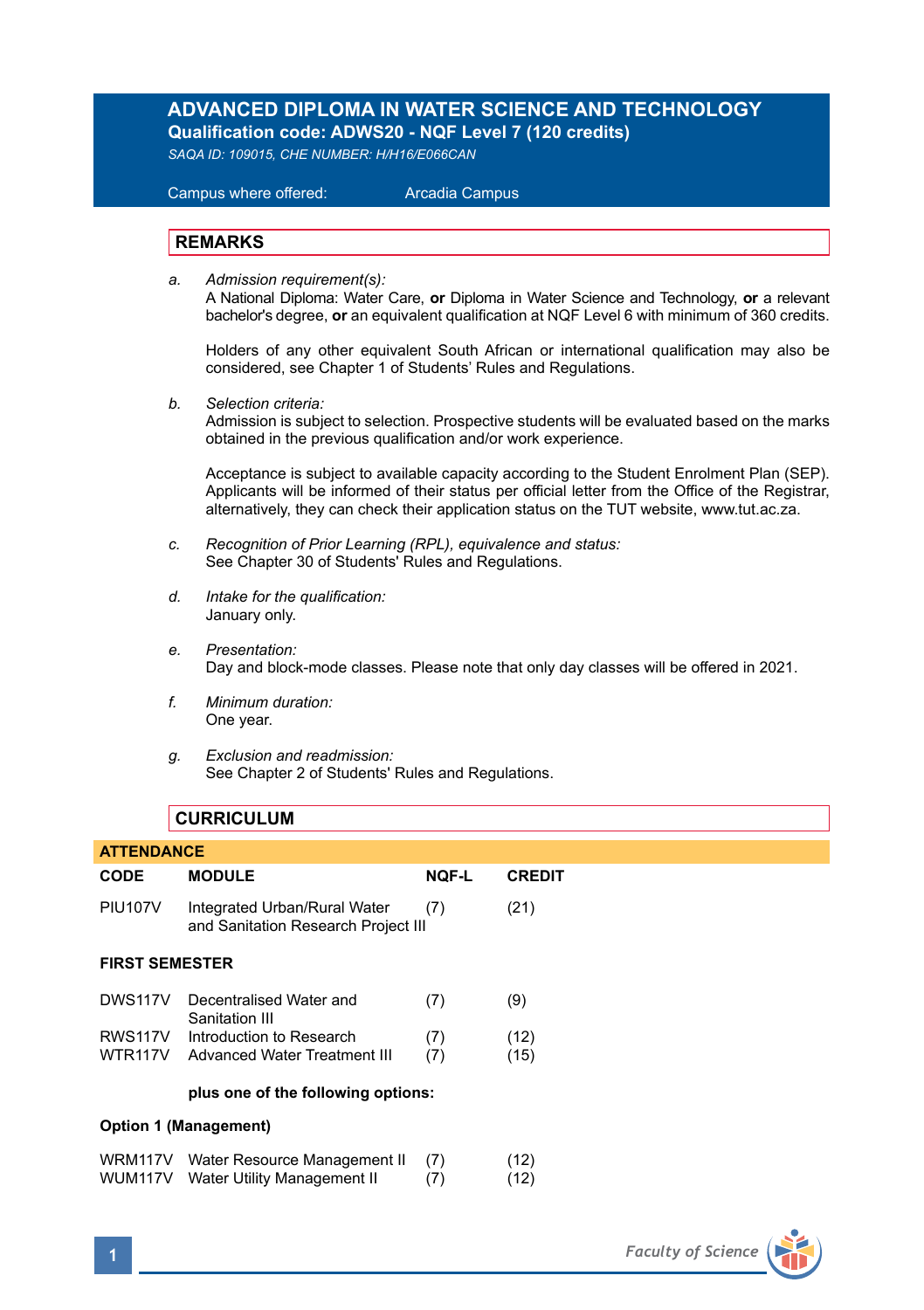#### **Option 2 (Analytical)**

| WAN107V<br>WCH117V                   | Water Analyses III (year module)<br><b>Water Chemistry III</b>                  | (7)<br>(7) | (12)<br>(12) |  |  |
|--------------------------------------|---------------------------------------------------------------------------------|------------|--------------|--|--|
| <b>SECOND SEMESTER</b>               |                                                                                 |            |              |  |  |
| <b>GIW117V</b><br>WWT117V            | Geographic Information System I<br><b>Advanced Wastewater</b><br>Treatment III  | (7)<br>(7) | (12)<br>(15) |  |  |
| plus one of the following modules:   |                                                                                 |            |              |  |  |
| LBG117V<br>WCD117V                   | Laboratory Management II<br>Water Distribution and<br>Wastewater Collection III | (7)<br>(7) | (12)<br>(12) |  |  |
| TOTAL CREDITS FOR THE QUALIFICATION: |                                                                                 |            |              |  |  |

### **MODULE INFORMATION (OVERVIEW OF SYLLABUS)**

The syllabus content is subject to change to accommodate industry changes. Please note that a more detailed syllabus is available at the Department or in the study guide that is applicable to a particular module. At time of publication, the syllabus content was defined as follows:

**A**

#### **ADVANCED WASTEWATER TREATMENT III (WWT117V) 1 X 3-HOUR PAPER**

*(Module custodian: Department of Environmental, Water and Earth Sciences)* Management strategies for pollution prevention and waste minimisation; Wastewater treatment processes applicable to industrial effluents including: flow equalisation, neutralisation, oil removal, metal removal, biological treatment processes; Application of wastewater treatment technologies to industrial effluents; and Sludge handling. (Total tuition time: ± 45 hours)

#### ADVANCED WATER TREATMENT III (WTR117V) **1 ADVANCED WATER TREATMENT** III (WTR117V)

### *(Module custodian: Department of Environmental, Water and Earth Sciences)*

Understanding of different treatment methods used to treat water and wastewater, which include flocculation, flotation, sedimentation, adsorption, ion exchange, reverse osmosis, gas transfer, advanced disinfection techniques membrane technology and chemical precipitation. (Total tuition time: ± 64 hours)

**D**

#### **DECENTRALISED WATER AND SANITATION III (DWS117V) 1 X 3-HOUR PAPER**

*(Module custodian: Department of Environmental, Water and Earth Sciences)*

Introduction to decentralised water use, Water supply systems, Sanitation systems and Management aspect of DWSS. (Total tuition time: ± 54 hours)

### **G**

### GEOGRAPHIC INFORMATION SYSTEM I (GIW117V) **1 A 3-HOUR PAPER**

*(Module custodian: Department of Environmental, Water and Earth Sciences)* Introduction to GIS, data management and processing systems, data input and preparation, coordinate systems, map projections and Spatial data models. (Total tuition time: ± 40 hours)